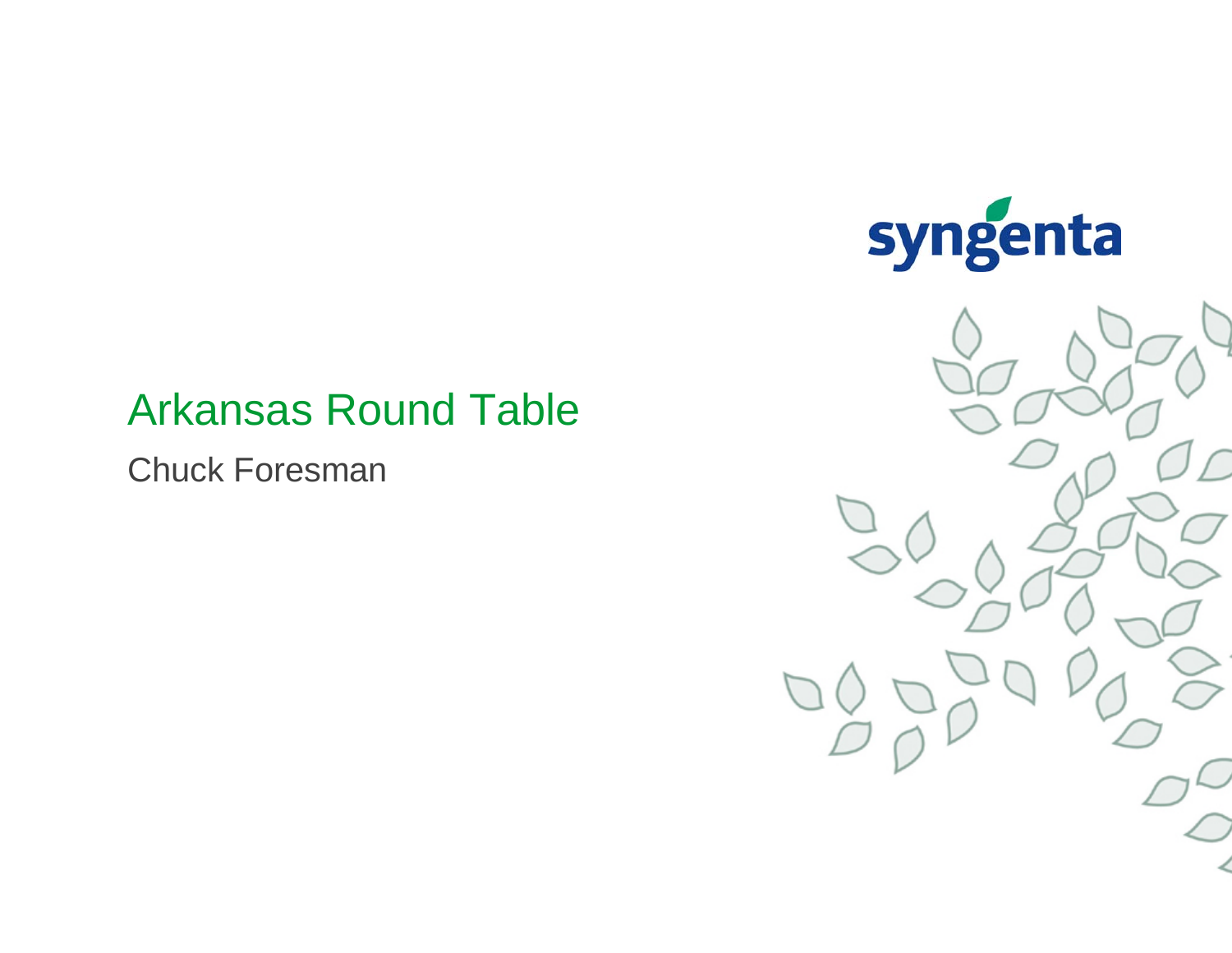## **Glyphosate-resistant waterhemp**



<sup>¾</sup>If a glyphosate-resistant weed emerges in crop, may be no remedy

<sup>¾</sup>Worrisome weed in soybeans, may not be controlled postemergence due to stacked herbicide resistance (PPO, ALS)

**≻Solutions include use of** preemergence residual herbicides

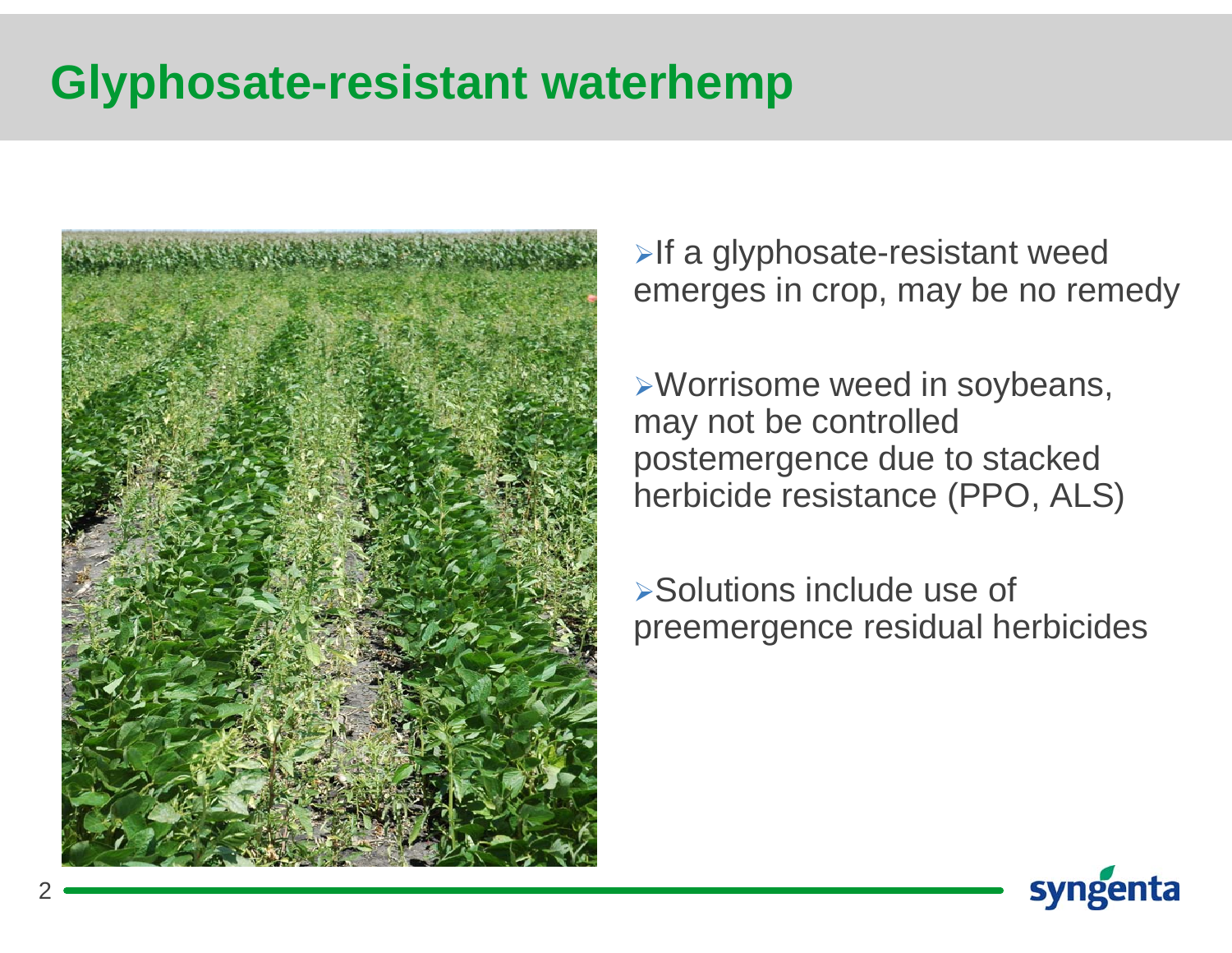## **Solutions Module**

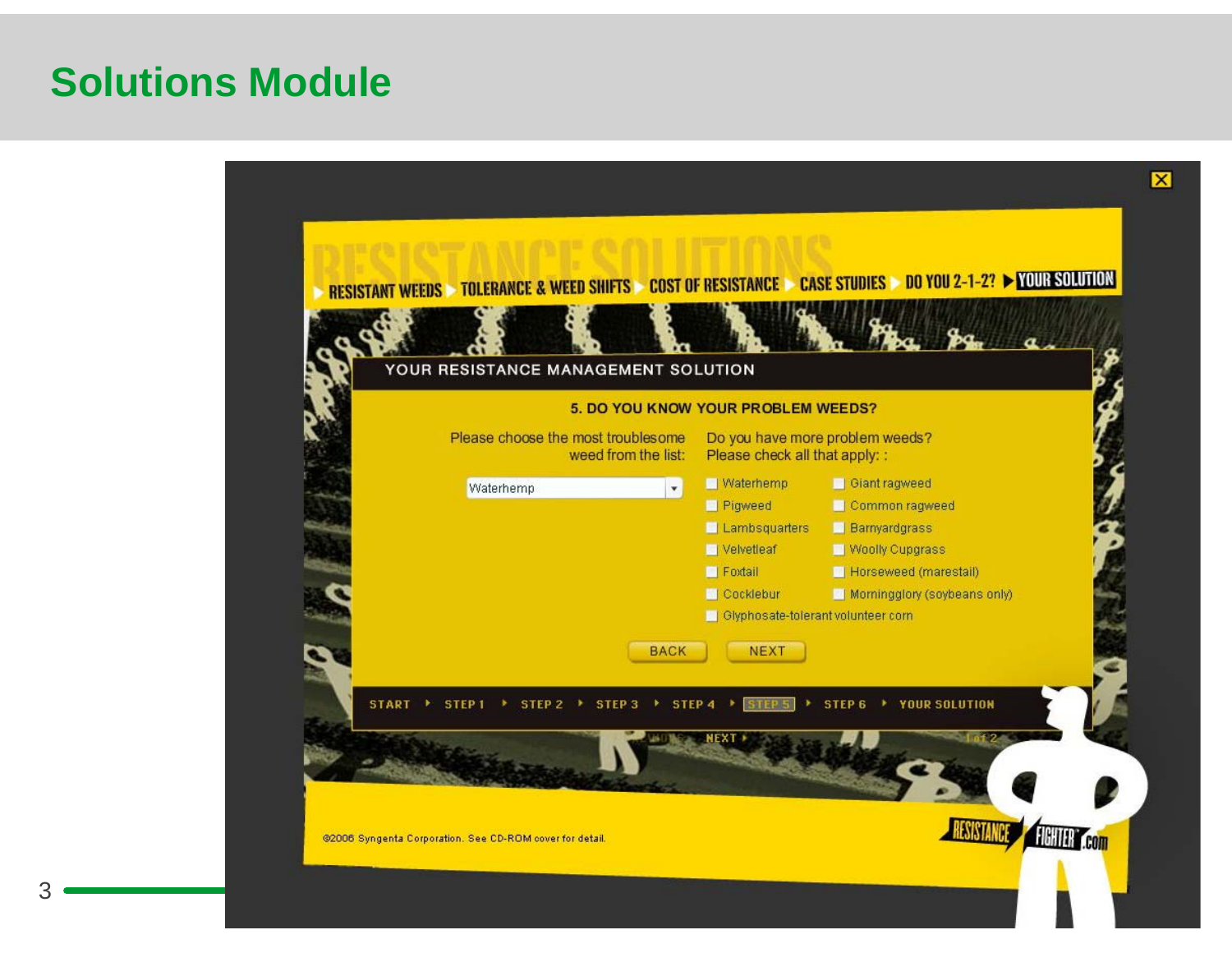## **Information Sources for Resistant Weed Issues**

The retailer is the key information source for glyphosate resistant weed issues among both Northern and Southern growers.

|                                           | <b>North Region</b> | <b>South Region</b> |
|-------------------------------------------|---------------------|---------------------|
| <b>Unaided Mentions</b>                   |                     |                     |
| <b>Example 2 Chemical Dealer/Retailer</b> | 69%                 | 58%                 |
| ■ Crop Scout/Consultant                   | 15%                 | 30%                 |
| <b>University Extension</b>               | $=$ $=$             | 32%                 |
| <b>Other Growers</b>                      | 4%                  | 3%                  |
| <b>E</b> Manufacturer Sales Rep           | 2%                  | 4%                  |



4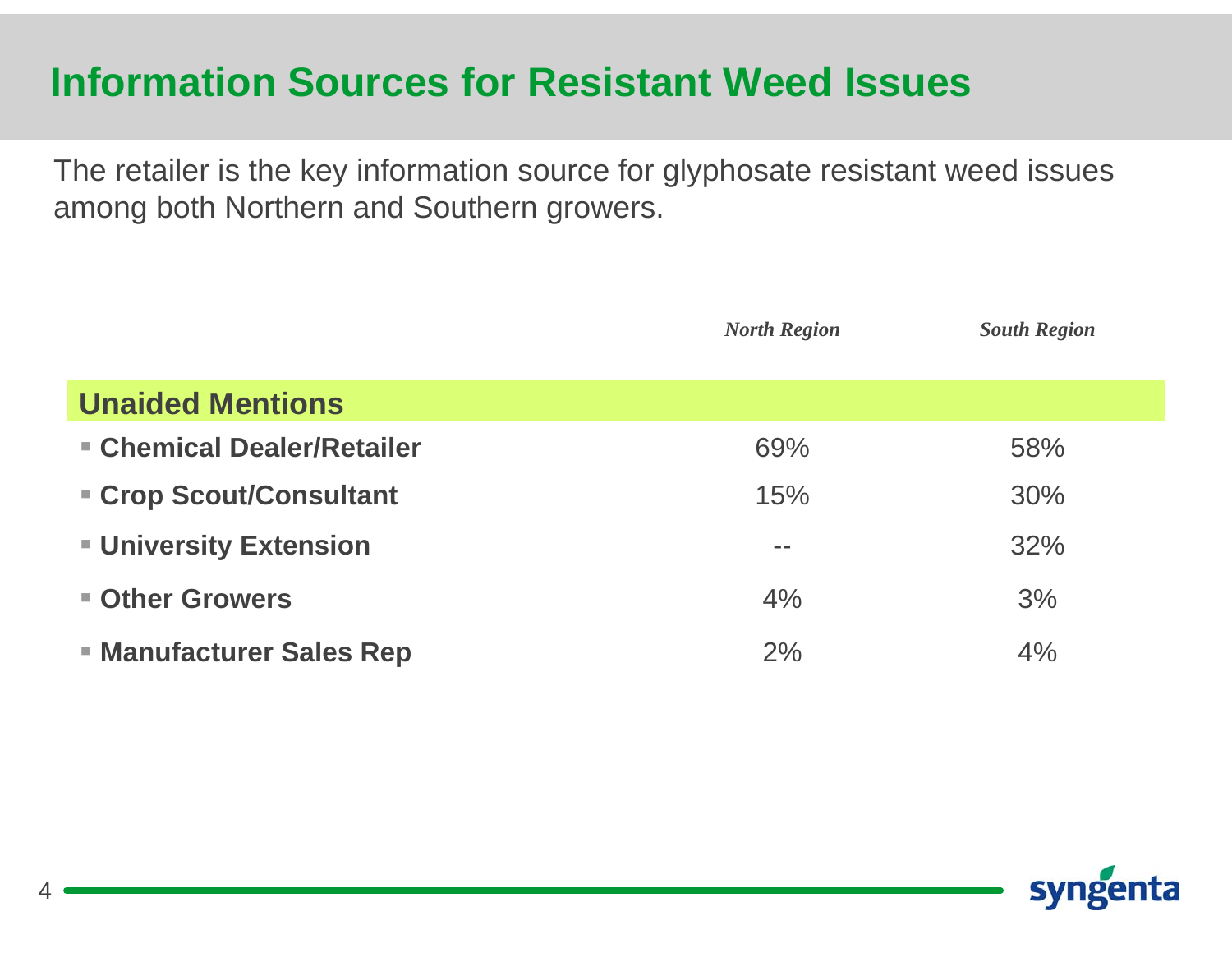<sup>¾</sup>Glyphosate weed resistance is a real and growing threat

<sup>¾</sup>18 states and 8 weeds are now confirmed with glyphosate resistance

<sup>¾</sup>Glyphosate use will continue to increase because it controls over 170 weeds

<sup>¾</sup>Will get worse before it gets better, more weeds and more acres affected

<sup>¾</sup>Managed by having a weed management plan *(SYT offers an online solutions program at resistancefighter.com)* incorporating diversity in weed management plan